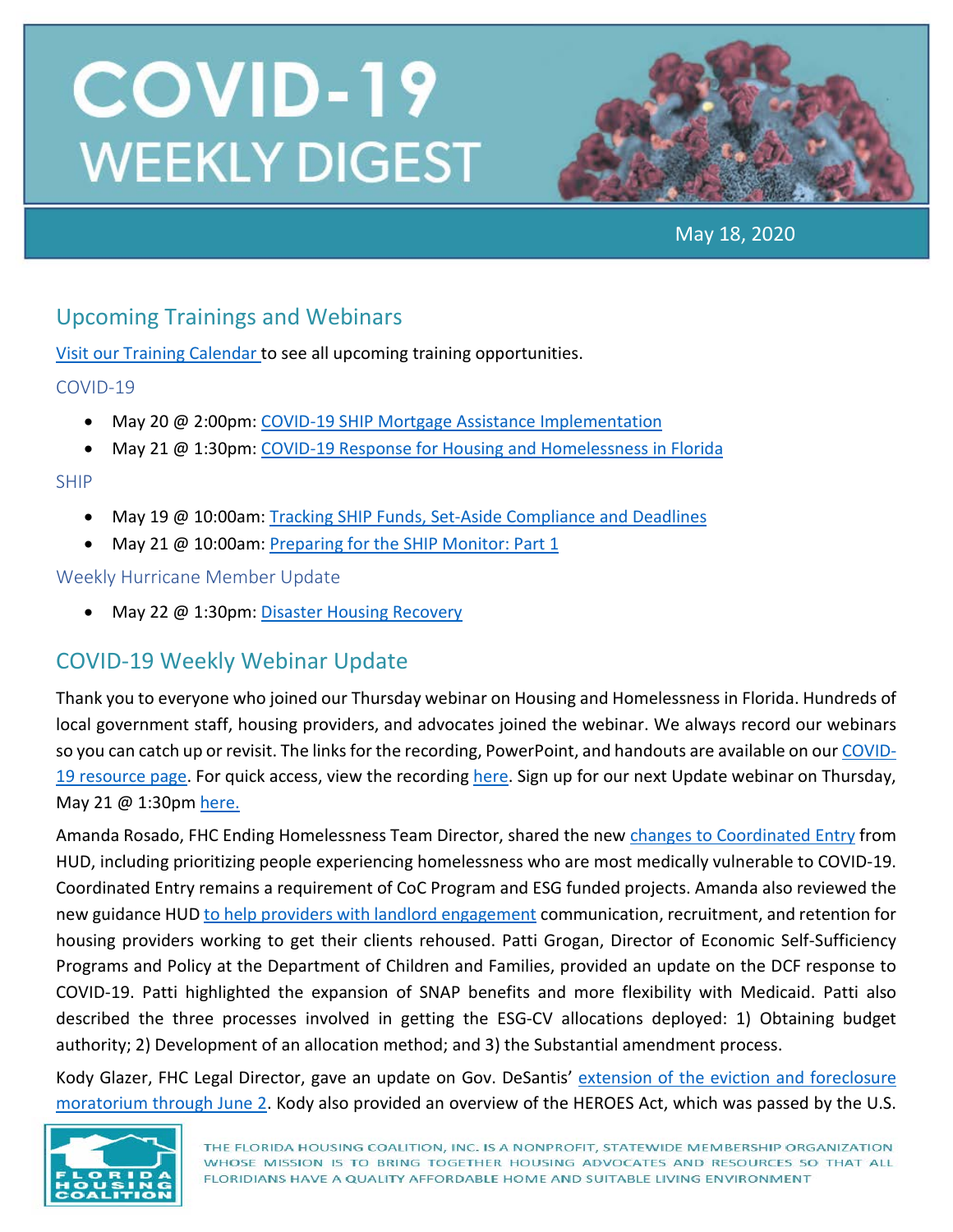

May 18, 2020

House of Representatives last week, and gave updates on the status of Coronavirus Relief Fund and CDBG-CV expenditures. Shahzard Emami of Legal Services of Greater Miami concluded the webinar by sharing her experience working with tenants and landlords during the crisis and provided an overview of a [COVID-19 Pro](https://www.lawyersforgoodgovernment.org/covid-small-business-florida-client-intake)  [Bono Legal Project](https://www.lawyersforgoodgovernment.org/covid-small-business-florida-client-intake) offered in partnership between the [Florida Community Development Legal Project](https://www.flcommunitydevelopment.org/) and Lawyers for Good Government.

## May 21 Weekly Webinar

Join us this Thursday as we provide the latest update on the housing and homelessness response to COVID-19 in Florida. Joining us this week is Antoinette Hayes-Triplett from the Tampa Hillsborough Homeless Initiative (THHI). THHI serves as the homeless Continuum of Care Lead Agency and has been spearheading the COVID-19 response for homelessness in Tampa/Hillsborough. Additionally, Rob Dearduff from Florida Housing Finance Corporation will join us to give the latest updates on SHIP funding and assistance.

Kody Glazer and Amanda Rosado of the Florida Housing Coalition will provide updates on new federal, state, and local news, guidance, and best practices. [Register here.](https://attendee.gotowebinar.com/register/1906777868777321742)

## National Updates

#### Congress

On Friday, May 15, the [U.S. House of Representatives passed the HEROES Act](https://www.businessinsider.com/house-passes-coronavirus-relief-bill-dubbed-heroes-act-2020-5) by a 208-199 vote. The \$3 trillion bill aimed at providing COVID-19 relief [contains \\$200 billion](https://nlihc.org/resource/overview-housing-and-homeless-provisions-heroes-act) for housing and homelessness. The HEROES Act includes \$100 billion in emergency rental assistance, \$75 billion in homeownership assistance, \$4 billion for tenant-based rental assistance (including \$1 billion in new temporary vouchers), \$5 billion for CDBG, \$11.5 billion for ESG, \$15 million for HOPWA, and more. The HEROES Act also includes an eviction moratorium for all dwelling units for 12 months. A breakdown of the proposed funding for housing and homelessness provisions can be found [here.](https://nlihc.org/resource/overview-housing-and-homeless-provisions-heroes-act)

Although the House passed the HEROES Act, that does not mean this money will be appropriated – the bill still must pass the Senate. However, we may seem some or all of this funding in a future relief package as the two chambers of Congress continue to negotiate. Both the White House and Senate Republicans have called the bill ["dead on arrival"](https://www.forbes.com/sites/sergeiklebnikov/2020/05/16/republicans-appalled-by-3-trillion-heroes-act-as-democrats-urge-its-passing/#37cc742d7599) and it remains to be seen how a follow-up relief package will be appropriated.



THE FLORIDA HOUSING COALITION, INC. IS A NONPROFIT, STATEWIDE MEMBERSHIP ORGANIZATION WHOSE MISSION IS TO BRING TOGETHER HOUSING ADVOCATES AND RESOURCES SO THAT ALL FLORIDIANS HAVE A QUALITY AFFORDABLE HOME AND SUITABLE LIVING ENVIRONMENT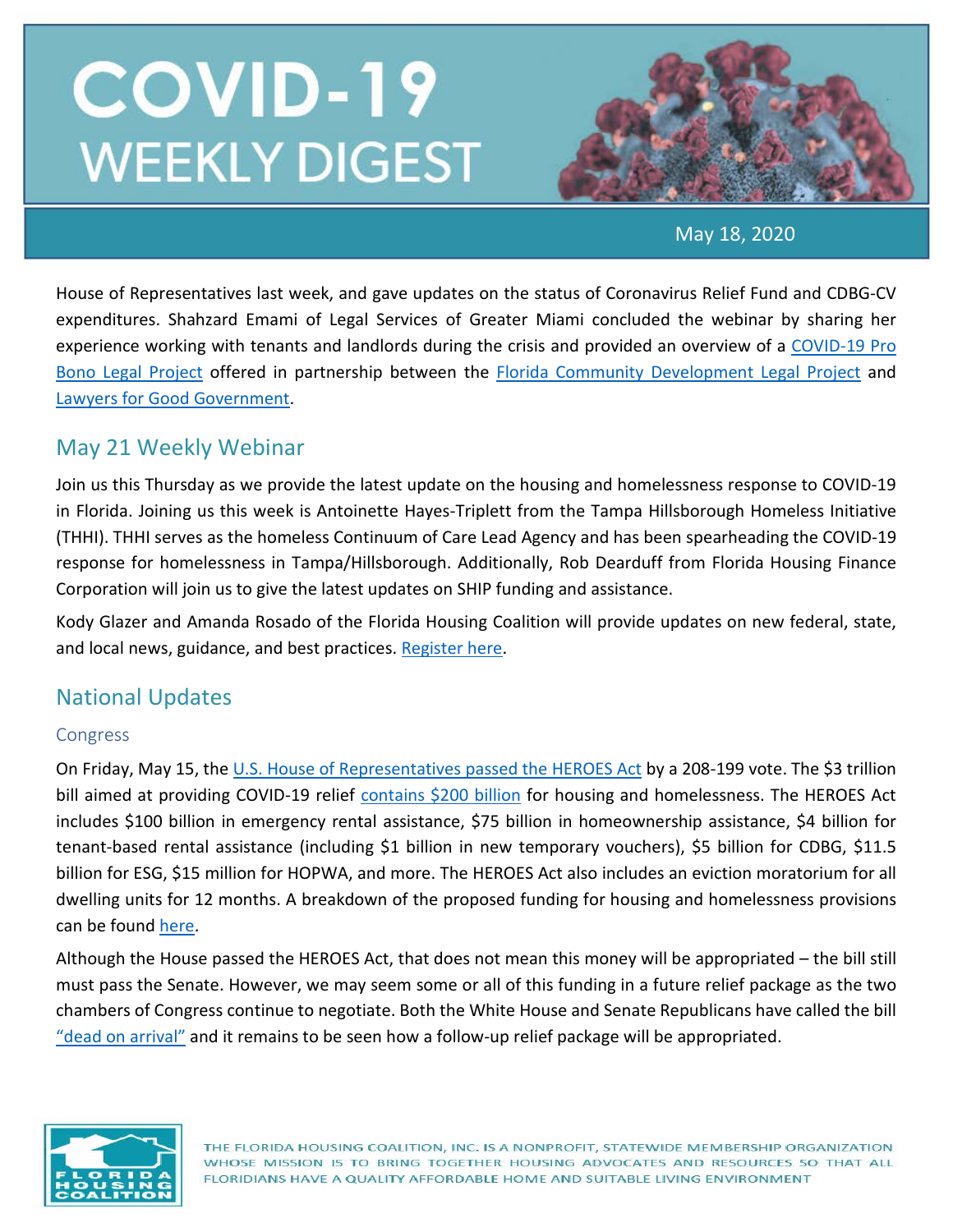

May 18, 2020

#### Department of Housing and Urban Development

The second tranche of [CDBG funding under the CARES Act](https://www.hud.gov/program_offices/comm_planning/budget/fy20/) was announced on Friday, May 8. The State of Florida will receive \$63,017,132 for the second tranche; this is in addition to the \$16.6 million the state received for the first batch of CDBG-CV funding. Unlike the first tranche, this second tranche can be used in both non-entitlement and entitlement communities. Th[e Department of Economic Opportunity \(DEO\)](https://floridajobs.org/community-planning-and-development/assistance-for-governments-and-organizations/community-development-block-grant-program) is responsible for administering these funds. We are awaiting guidance from DEO as to how they plan to spend this money. Local governments should stay tuned for updates.

#### Small Business Administration Loans

An additional \$310 billion was appropriated for the [Paycheck Protection Program](https://www.sba.gov/funding-programs/loans/coronavirus-relief-options/paycheck-protection-program) (PPP). The PPP is a loan that [can be fully forgiven](https://home.treasury.gov/system/files/136/PPP--Fact-Sheet.pdf) if used for payroll costs, and most mortgage, interest, rent, and utility costs over the 8 week period after the loan is made. Another \$60 billion was authorized for the [Economic Injury Disaster Loan](https://www.benefits.gov/benefit/1504)  [Program.](https://www.benefits.gov/benefit/1504) Nonprofits and small businesses are encouraged to continue applying.

## Federal Guidance

#### Department of Housing and Urban Development

HUD created a [brochure for addressing tenant concerns](https://www.hud.gov/sites/dfiles/Housing/documents/MF_Tenant_Concerns_COVID-19_Brochure.pdf?utm_source=NLIHC+All+Subscribers&utm_campaign=4e1d2f5335-DHRC-5.1.2020-update&utm_medium=email&utm_term=0_e090383b5e-4e1d2f5335-293269037&ct=t(DHRC-5.1.202) during COVID-19. The brochure educates on assistance with rent payments, navigating eviction moratoria, and other information. CPD Grantees can find the most updated published guidance below:

- [Notice CPD-20-05: Coronavirus Aid, Relief, and Economic Security Act Implementation Instructions and](https://www.hud.gov/sites/dfiles/OCHCO/documents/2020-05cpdn.pdf)  [Related Flexibilities for the Housing Opportunities for Persons With AIDS Program](https://www.hud.gov/sites/dfiles/OCHCO/documents/2020-05cpdn.pdf) (May 8, 2020)
- [Availability of a Waiver and Alternate Requirement for the Consolidated Annual Performance and](https://www.hud.gov/sites/dfiles/CPD/documents/CPD-COVID-19-CAPER-Waiver-050420-signed-JG.pdf)  [Evaluation Report \(Performance Report\) for CPD Grant Programs in Response to the Spread of](https://www.hud.gov/sites/dfiles/CPD/documents/CPD-COVID-19-CAPER-Waiver-050420-signed-JG.pdf)  [Coronavirus](https://www.hud.gov/sites/dfiles/CPD/documents/CPD-COVID-19-CAPER-Waiver-050420-signed-JG.pdf) (May 7, 2020)
- [CARES Act Flexibilities for ESG and HOPWA Funds Used to Support Coronavirus Response and Plan](https://www.hud.gov/sites/dfiles/CPD/documents/ESG_CV_HOPWA_CV_Memo_FINAL_OHHSNAPS_JG_signed_508.pdf)  [Amendment Waiver](https://www.hud.gov/sites/dfiles/CPD/documents/ESG_CV_HOPWA_CV_Memo_FINAL_OHHSNAPS_JG_signed_508.pdf) & [Instructions](https://www.hud.gov/sites/dfiles/CPD/documents/Setting_Up_a_CARES_Substantial_Amendment_with_Conplan_Addendum.pdf) (May 4, 2020)

HUD CDBG Grantees can find the latest resources and fact sheets [here.](https://www.hud.gov/program_offices/comm_planning/cdbg_programs_covid-19)

HUD HOME Participating Jurisdictions can find the memoranda to provide guidance, necessary statutory suspensions, and regulatory waivers [here.](https://www.hudexchange.info/news/hud-issues-memoranda-on-suspensions-and-waivers-for-home-program-covid-19-response/)

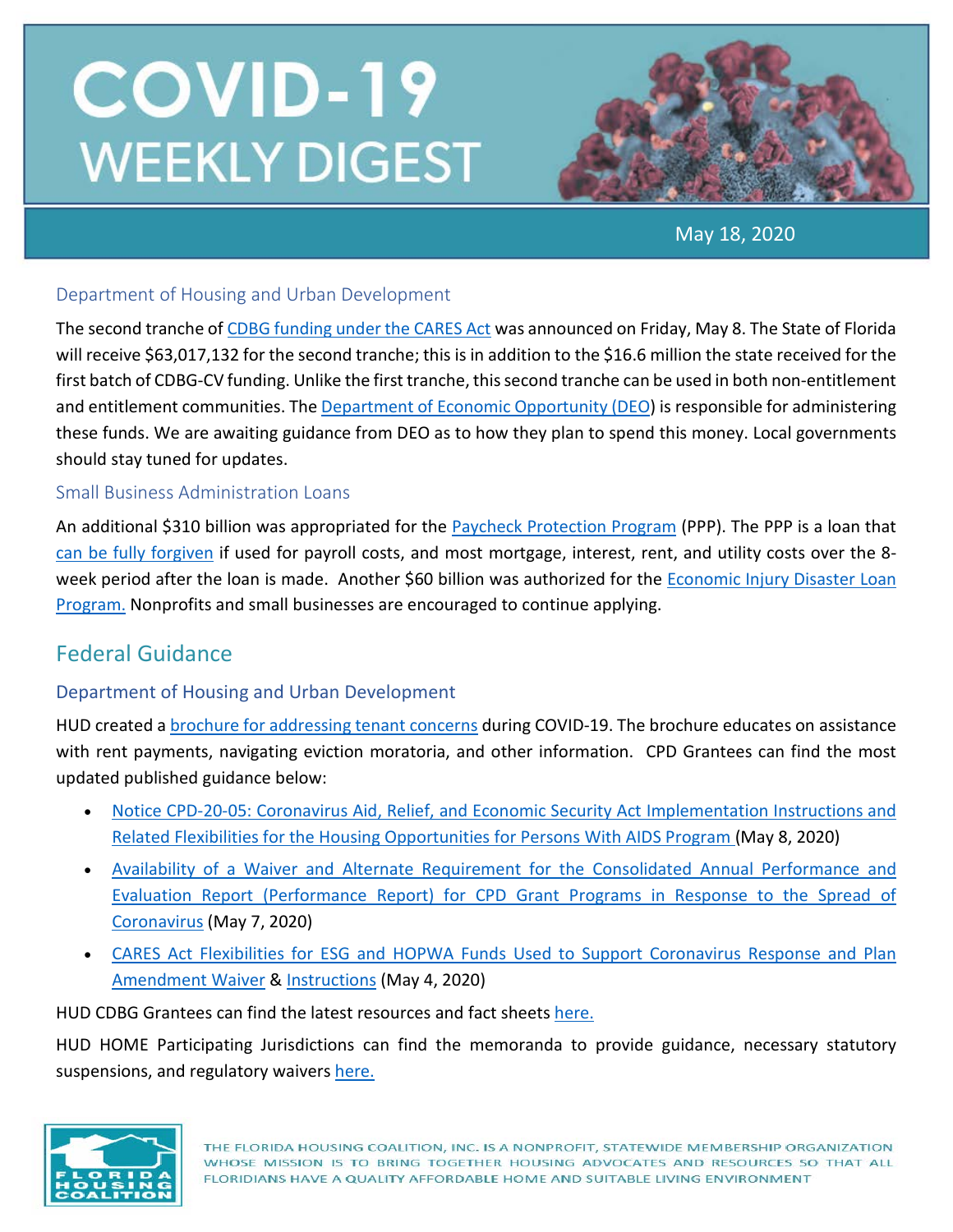

May 18, 2020

#### Federal Housing Finance Administration

FHFA announced on May 14 that Fannie Mae and Freddie Mac ar[e extending their moratorium on foreclosures](https://www.fhfa.gov/Media/PublicAffairs/Pages/FHFA-Extends-Foreclosure-and-Eviction-Moratorium.aspx?utm_source=NLIHC+All+Subscribers&utm_campaign=54a7baff20-DHRC-5.1.2020-update_COPY_01&utm_medium=email&utm_term=0_e090383b5e-54a7baff20-293269037&)  [and evictions until at least June 30, 2020.](https://www.fhfa.gov/Media/PublicAffairs/Pages/FHFA-Extends-Foreclosure-and-Eviction-Moratorium.aspx?utm_source=NLIHC+All+Subscribers&utm_campaign=54a7baff20-DHRC-5.1.2020-update_COPY_01&utm_medium=email&utm_term=0_e090383b5e-54a7baff20-293269037&) The foreclosure moratorium applies to single-family, Enterprisebacked mortgages only.

FHFA also announced on May 13 that [Fannie Mae and Freddie Mac are offering payment deferral](https://www.fhfa.gov/Media/PublicAffairs/Pages/FHFA-Announces-Payment-Deferral-as-New-Repayment-Option-for-Homeowners-in-COVID-19-Forbearance-Plans.aspx?utm_source=NLIHC+All+Subscribers&utm_campaign=54a7baff20-DHRC-5.1.2020-update_COPY_01&utm_medi) as a new repayment option for homeowners in COVID-19 forbearance plans. This option would allow homeowners to take the missed monthly mortgage payments in forbearance and puts them into a payment due at the sale, or refinancing of the home, or the end of the loan. This is coupled with the guidance tha[t no lump sum is required](https://www.fhfa.gov/Media/PublicAffairs/Pages/No-Lump-Sum-Required-at-the-End-of-Forbearance-says-FHFAs-Calabria.aspx) at the end of forbearance.

Fannie Mae has offered guidance for homeowners navigating forbearance [here.](https://www.fanniemae.com/portal/media/corporate-news/2020/covid-19-mortgage-options-7010.html) Fannie Mae also released a [letter to single-family servicers](https://singlefamily.fanniemae.com/media/22916/display?utm_source=NLIHC+All+Subscribers&utm_campaign=54a7baff20-DHRC-5.1.2020-update_COPY_01&utm_medium=email&utm_term=0_e090383b5e-54a7baff20-293269037&ct=t(DHRC-5.1.2020-update_COPY_01)) on payment deferral.

#### Federal Emergency Management Agency

FEMA [encourages hurricane preparedness](https://www.fema.gov/news-release/2020/05/05/case-you-missed-it-fema-encourages-hurricane-preparedness-now-covid-19) now in the COVID-19 environment. Florida is already beginning to prepare for hurricane season and make plans for evacuation and shelter to ensure compliance with social distancing guidelines and screening.

## National & State Housing News

#### Florida Eviction & Foreclosure Moratorium Extended

Last week, Governor DeSantis [extended the state's eviction and foreclosure moratorium through June 2.](https://www.flgov.com/wp-content/uploads/orders/2020/EO_20-121.pdf) The CARES Act provides [additional eviction and foreclosure protections](https://www.nhlp.org/wp-content/uploads/2020.03.27-NHLP-CARES-Act-Eviction-Moratorium-Summary.pdf) for properties assisted by federal resources. The Florida Housing Coalition supports extending the state's eviction and foreclosure moratorium for nonpayment of rent to mimic the protection in the CARES Act. This would ease confusion about which properties qualify for protection and help ensure that tenants and homeowners are secure in their homes through the end of July.

### Florida Housing Finance Corporation

The Florida Housing Finance Corporation (FHFC) issued an [emergency rule to discourage rent increases.](https://www.floridahousing.org/docs/default-source/programs/competitive/notice-of-emergency-rule-67er20-1.pdf?sfvrsn=ada2fc7b_4) The rule provides that owners or developers of affordable housing that suspend any rent increases during the Public Health Emergency will receive preferences in funding opportunities throughout the emergency and for one year after Florida is no longer under the emergency declaration.

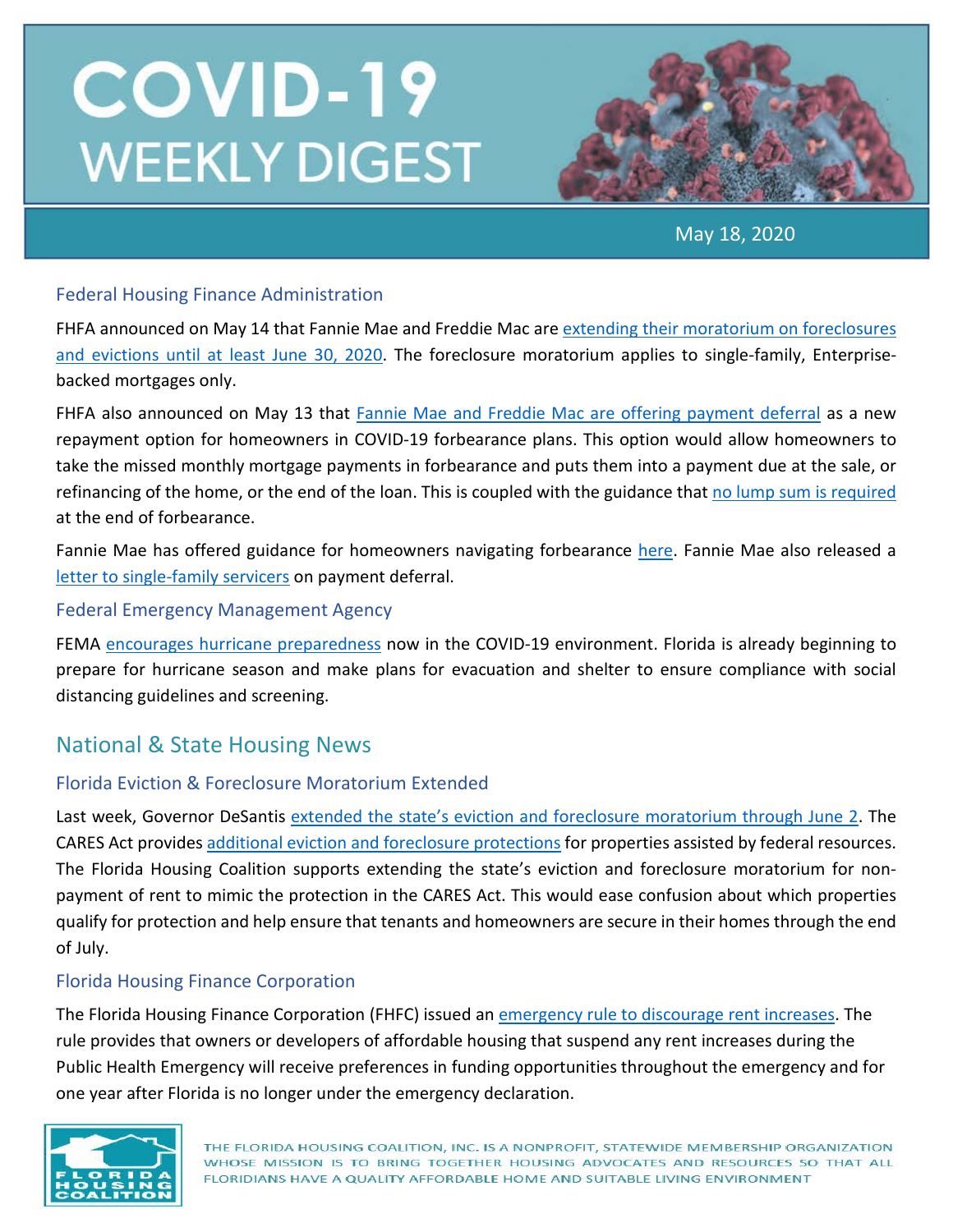

May 18, 2020

Find more information on Florida Housing's response to COVID-19 [here.](https://lnks.gd/l/eyJhbGciOiJIUzI1NiJ9.eyJidWxsZXRpbl9saW5rX2lkIjoxNTIsInVyaSI6ImJwMjpjbGljayIsImJ1bGxldGluX2lkIjoiMjAyMDA0MTkuMjAzNTg3NzEiLCJ1cmwiOiJodHRwczovL2xua3MuZ2QvbC9leUpoYkdjaU9pSklVekkxTmlKOS5leUppZFd4c1pYUnBibDlzYVc1clgybGtJam94TmpZc0luVnlhU0k2SW1Kd01qcGpiR2xqYXlJc0ltSjFiR3hsZEdsdVgybGtJam9pTWpBeU1EQTBNVGd1TWpBek16STNPREVpTENKMWNtd2lPaUpvZEhSd2N6b3ZMM2QzZHk1bWJHOXlhV1JoYUc5MWMybHVaeTV2Y21jdllXSnZkWFF0Wm14dmNtbGtZUzFvYjNWemFXNW5MMk52ZG1sa0xURTVMV2x1Wm05eWJXRjBhVzl1TFdGdVpDMXlaWE52ZFhKalpYTWlmUS54eFRmbnRpcUpYak9GUlVkSWpGdlZaay03aVlndGdQd0RLSjFGQUlHMFdzL2JyLzc3NTg0MTE2OTk0LWwifQ.0nwdluHYvuIcuAJMikGJw-OFR2cGPw74S98_63Da4Nc/br/77596542240-l)

#### DEO Reemployment Assistance Claim Dashboard

DEO reports [the number of unemployment claims](http://lmsresources.labormarketinfo.com/covid19/index.html) submitted and the number of claims processed. As of May 15, of the 1,565,916 unique claims submitted, 1,215,535 (77.7%) have been processed and 779,404 (49.8%) claimants have been paid. \$1,919,103,176 has been paid.

#### Department of Children and Families

Find more information on DCF's response to COVID-19 [here.](https://lnks.gd/l/eyJhbGciOiJIUzI1NiJ9.eyJidWxsZXRpbl9saW5rX2lkIjoxMDUsInVyaSI6ImJwMjpjbGljayIsImJ1bGxldGluX2lkIjoiMjAyMDA0MjQuMjA2MzkzMTEiLCJ1cmwiOiJodHRwczovL3d3dy5teWZsZmFtaWxpZXMuY29tL2NvdmlkMTkvIn0.EATecvOpfQk6trk8L6BcWf0NHHqN-eSO24OO4t_XgnE/br/77839344424-l)

#### Analysis on Unemployment Projects 40-45% Increase in Homelessness this Year

Columbia University economics professor Dr. Brendan O'Flaherty [projects an increase in homelessness by 40-](https://community.solutions/analysis-on-unemployment-projects-40-45-increase-in-homelessness-this-year/?utm_source=NLIHC+All+Subscribers&utm_campaign=54a7baff20-DHRC-5.1.2020-update_COPY_01&utm_medium=email&utm_term=0_e090383b5e-54a7baff20-2932690) [45%](https://community.solutions/analysis-on-unemployment-projects-40-45-increase-in-homelessness-this-year/?utm_source=NLIHC+All+Subscribers&utm_campaign=54a7baff20-DHRC-5.1.2020-update_COPY_01&utm_medium=email&utm_term=0_e090383b5e-54a7baff20-2932690) this year over January 2019, an addition of nearly 250,000 people, If homelessness follows unemployment the way it has done so in the earlier part of the  $21<sup>st</sup>$  century.

## Local News

#### Miami Beach

Last week, the City Commission approved the use of [\\$549,111 in federal and state funds for rent assistance.](https://www.miamiherald.com/news/local/community/miami-dade/miami-beach/article242740811.html) The North Miami Beach CRA earmarked \$1 million in property tax revenue for rental assistance for renters who live within the limits of the CRA.

#### Port St. Lucie

Beginning on May 18 at 8 am, th[e City of Port St. Lucie](https://www.cityofpsl.com/government/departments/neighborhood-services/community-services-grants/covid-19-emergency-rental-mortgage-assistance) will put online its rent and mortgage assistance program. Applicants who experienced a loss in income due to COVID-19 may be eligible to receive a one-time grant not to exceed \$3,000 per household and limited to 2 months of rent or mortgage expenses. Notably, applicants seeking mortgage assistance must first attempt to receive mortgage forbearance from their lender.

## Continuums of Care

The HUD SNAPS Office is continuing to host [weekly Office Hours](https://www.hudexchange.info/news/office-hours-covid-19-planning-response-for-homeless-assistance-providers-fridays/) to answer questions related to COVID-19 and programs and funding serving people experiencing homelessness.

The CDC updated their [interim guidance](https://www.cdc.gov/coronavirus/2019-ncov/community/homeless-shelters/unsheltered-homelessness.html) on unsheltered homelessness. This guidance is for homeless service providers and local officials. The revisions on 5/10/20 include revisions to the organization of the document for